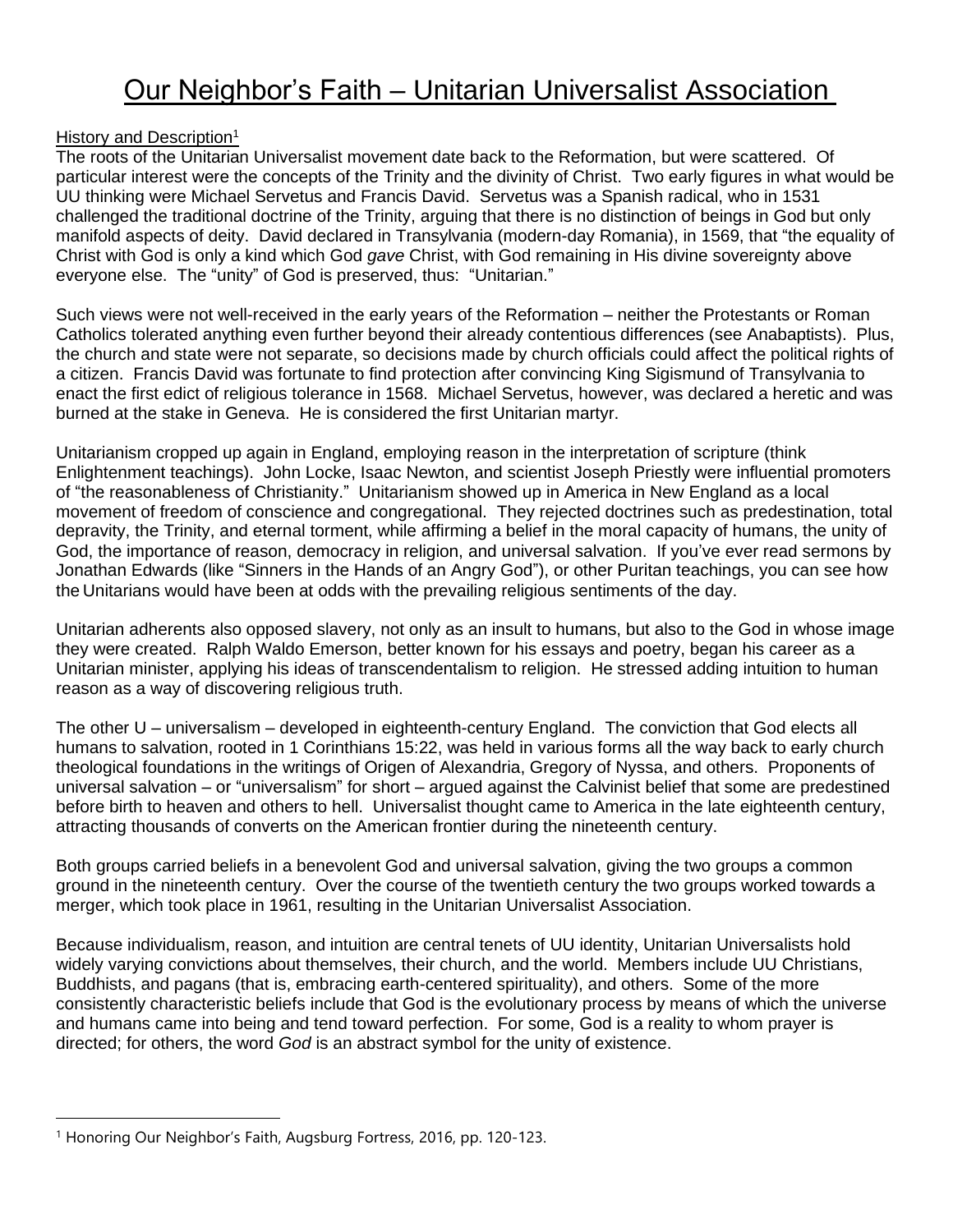Jesus is regarded as a human being; for some, he is one figure in a line of world prophets from Moses to Buddha to Gandhi to Martin Luther King Jr.

The church is considered an association of people who choose to unite for worship, personal growth, and social outreach. Each local group/congregation has full authority to determine its teachings and call a minister. Worship expresses the particular faith of each congregation and its minister. There is no prayer book, liturgical year, or mandatory sacrament. The sermon is prominent. Worship style is flexible and varies widely in its content.

Social concerns and humanitarian initiatives are very important in the UUA: historically, in abolishing slavery, establishing universal education, ensuring voting rights for all adults, and improving conditions for people who are blind, those with mental illness, and those living in poverty. Today's focuses include working for the cause of peace, human rights, the right to choose abortion, separation of church and state, and LGBTQ rights.

Support of women's rights has long been a hallmark of the denomination – they were the first denomination to ordain a woman (Olympia Brown in 1863), and the percentage of female clergy has increased from there.

Because of UU doctrine, they have been excluded from most councils of churches, but they have maintained cordial relationships with many denominations. An official observer from the National Council of Churches attends the UU general assembly.

Statistics: As of 2010, the Unitarian Universalist Association had 211,606 members and 1,022 congregations. (For comparison, the ELCA was at 4,181,219 and 9,846.)

### **Experience**

There is a UU congregation in Richmond, on Blanton Ave. You can check out their website here: https://richmonduu.org/#welcome. You can also check out the UU general website at https://www.uua.org/.

How would you respond to the Universalist claim that God saves all people? If Christians (maybe not Lutherans so much, but still), spent less time and focus on preparing of the afterlife, how might that change how we live our lives now?

| <b>Unitarian Universalists</b>                                                                                             | <b>ELCA</b>                                                                                                                                                   |
|----------------------------------------------------------------------------------------------------------------------------|---------------------------------------------------------------------------------------------------------------------------------------------------------------|
| 1. Believe the Bible is a book written by<br>context                                                                       | 1. Believe the Bible is the written witness to<br>humans that must be understood in its historical God's revelation of saving action through Jesus<br>Christ. |
| 2. Reject creeds as a violation of reason,<br>conscience, and experience.                                                  | 2. Accept creeds as summaries of Christian<br>truth.                                                                                                          |
| 3. Affirm the unity of God.                                                                                                | 3. Affirm the unity of the triune God.                                                                                                                        |
| 4. View Jesus as a great teacher and example, 4. Believe Jesus is both divine and human in<br>not a person of the Trinity. | nature, the second person of the Trinity, our<br>Savior.                                                                                                      |

# Comparison with the ELCA<sup>2</sup>: